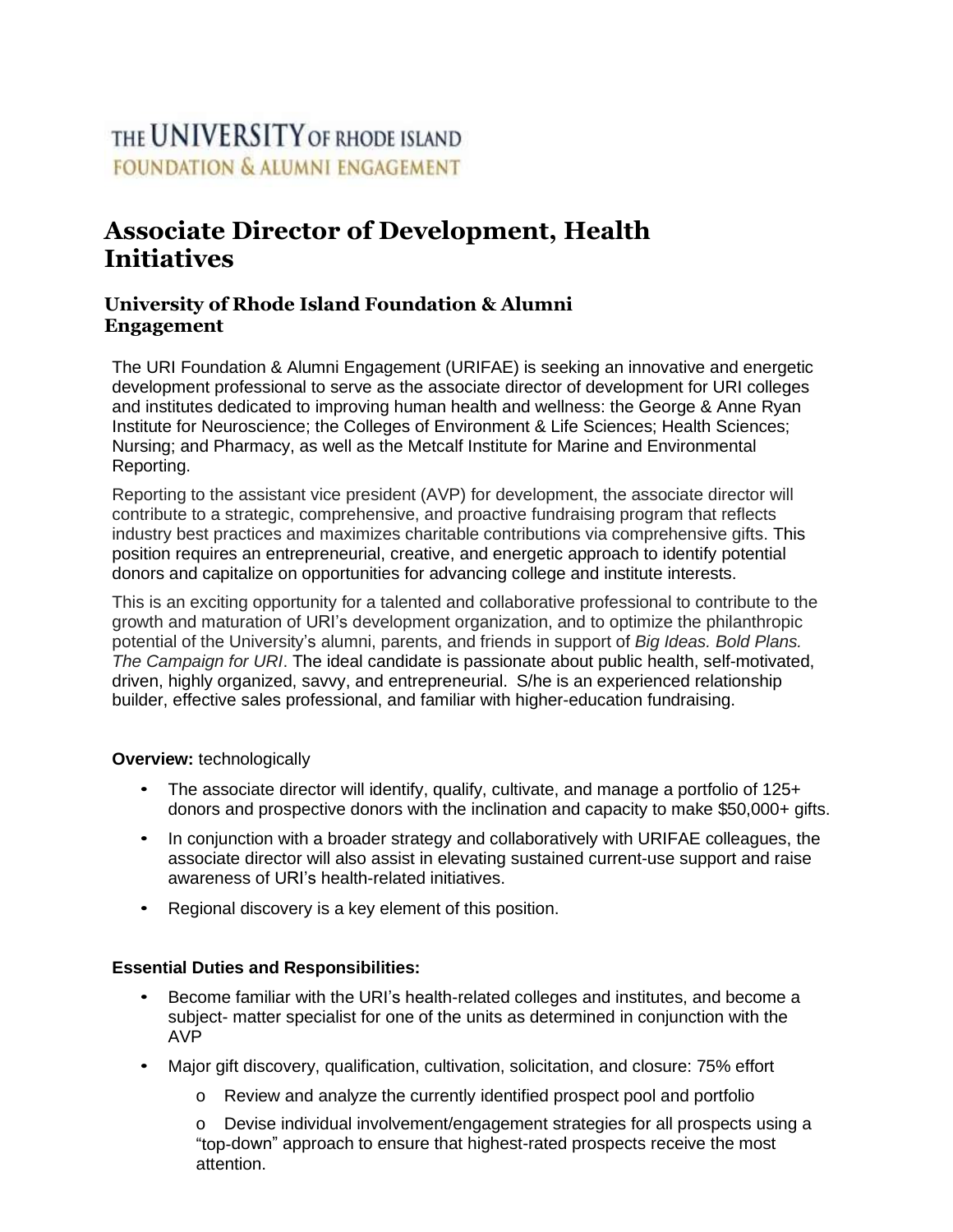- o Plan and execute donor outreach, and travel to initiate and qualify potential donors, including trip planning and follow-up.
- o Implement comprehensive cultivation, solicitation, and stewardship strategies for assigned prospects. Work independently and in concert with senior officers' other colleagues and volunteers to execute strategies to close leadership and major gifts.
- o Schedule appointments and oversee the preparation of necessary materials, including funding proposals, briefings for senior officers and board members when necessary, and stewardship reports for all assigned prospects. Identify prospects to participate in specific events, committees, and other programs that promote the cultivation process.
- Other responsibilities: 25% effort
	- o Participate and support meetings and activities, as directed, for designated college or institute advisory councils.
	- o Actively pursue RhodyNow (annual fund) gifts.
	- o Partner with the Donor Relations Office to ensure appropriate stewardship.
	- o Assist and participate with signature activities including but not limited to Day of Giving, Distinguished Achievement Awards, Dean's Basketball Suites, and assorted Campaign events to increase donor involvement.

#### **Qualifications:**

- Shares a commitment to the mission and values of URI and has a passion for improving the health and wellness of society through education, research, and clinical outreach
- Excels in relationship building, highly self-motivated and team oriented
- Strong interpersonal and customer-service skills employed to build trust with colleagues, volunteers, donors, and others
- Poised, professional manner with the ability to express oneself clearly in all forms of communication
- Intrinsically motivated; recognizes and seizes opportunities
- Ability to make sound decisions in a fast-paced, dynamic, deadline-driven environment, exercising good judgment based on information and analysis
- Ability to work independently, problem solve, take initiative, set priorities, and handle multiple projects efficiently and effectively
- Demonstrated ability to maintain confidences and protect confidential information
- Proven skills with Microsoft Office applications including Word, Excel, Outlook, and PowerPoint and other applications, programs, and databases, with a willingness to learn new technologies
- Ability to learn more complex aspects of development work
- Proven record of meeting performance expectations
- Exceptional attention to quality and detail
- Ability to accommodate a flexible work schedule and required travel